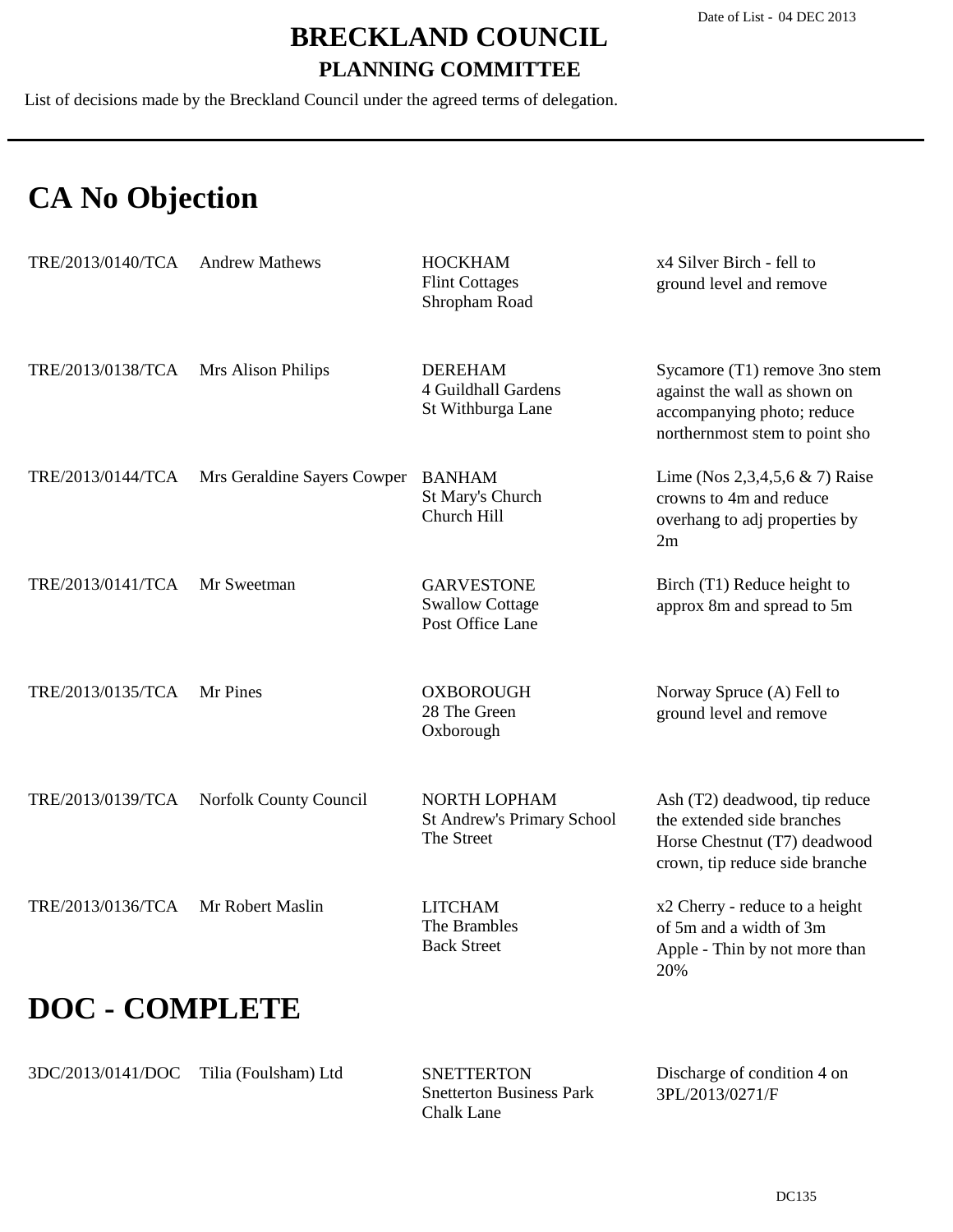List of decisions made by the Breckland Council under the agreed terms of delegation.

## **DOC - COMPLETE**

|                                 | $3DC/2013/0133/DOC$ Mr BJ & PM Gooderham | <b>KENNINGHALL</b><br>Ash Tree Farm<br>Green Lane      | Discharge of condition 4 on<br>pp 3PL/2013/0356/F                                       |
|---------------------------------|------------------------------------------|--------------------------------------------------------|-----------------------------------------------------------------------------------------|
| 3DC/2013/0129/DOC               | <b>Bennett Homes</b>                     | <b>WATTON</b><br>Former RAF Radar Site<br>Norwich Road | Discharge of conditions 5, 8<br>& 9 on pp $3PL/2007/0262$ /O                            |
| 3DC/2013/0035/DOC Bennett Homes |                                          | <b>CROXTON</b><br>Valles                               | Discharge of conditions 3, 6,<br>7, 8, 9, 10, 12, 15, 17, 21 &<br>22 on 3PL/2012/0624/F |

### **Hedgerow Removal App**

| HRN/2013/0002/HRN Mr Kurt Booth | EAST TUDDENHAM        | Removal of approx 255m west of |
|---------------------------------|-----------------------|--------------------------------|
|                                 | Sandy Lane/Green Lane | Sandy Lane to facilitate       |
|                                 | East Tuddenham        | carriage widening              |

### **No Prior Approval**

| 3PN/2013/0021/PNE Mr S Ahmed | THETFORD    | Single storey rear extension |
|------------------------------|-------------|------------------------------|
|                              | 8 Monksgate | to form family/garden room   |

3PN/2013/0020/PNE Mr P Tucker

61 Old Vicarage Park NARBOROUGH

Erection of white upvc conservatory to rear elevation

Removal of approx 297m east of

### **Permission**

| Mr Brian Wilson |  |
|-----------------|--|
|                 |  |

Virginia Works Norwich Road BESTHORPE

Upgrading & improvements to bungalow, new roof over extg extension. External render system to insulate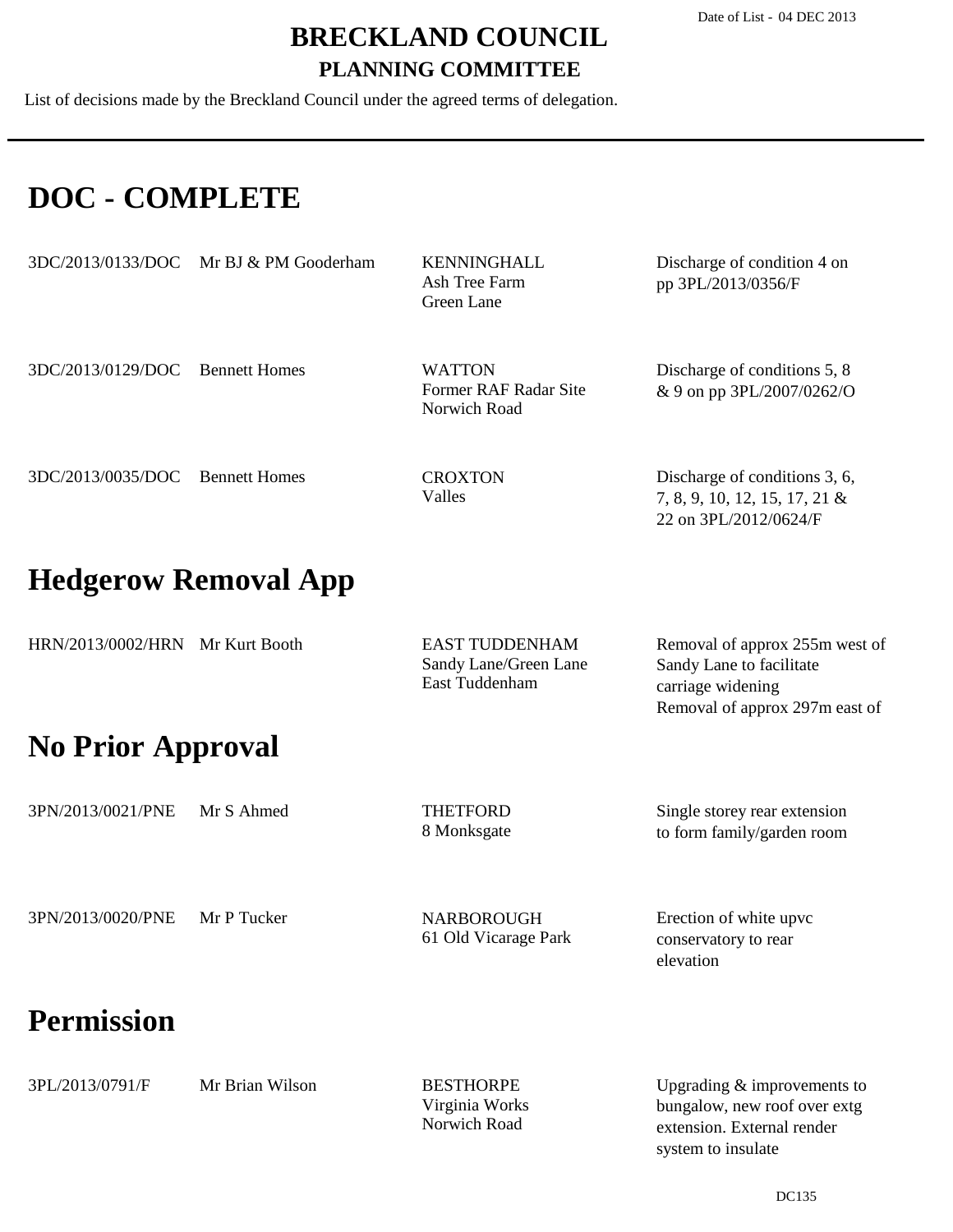List of decisions made by the Breckland Council under the agreed terms of delegation.

| 3PL/2013/0877/F                    | Mr Steven Kuntze       | <b>HARLING</b><br>Whitebird Farm<br>Fen Lane                       | Conversion of outbuilding to<br>annex                                                                                      |
|------------------------------------|------------------------|--------------------------------------------------------------------|----------------------------------------------------------------------------------------------------------------------------|
| 3PL/2013/0878/O                    | <b>RG Abrey Farms</b>  | <b>WRETHAM</b><br><b>RG Abrey Farms</b><br><b>Illington Road</b>   | Outline Application -<br>Agricultural dwelling                                                                             |
| 3PL/2013/0893/F                    | Fleur Developments Ltd | <b>EAST TUDDENHAM</b><br><b>Baynings</b><br><b>Mattishall Road</b> | Demolition of bungalow $&$<br>erection of 5 detached<br>dwellings with asociated<br>garages                                |
| 3PL/2013/0900/F                    | Mr B Walker            | <b>MUNDFORD</b><br>14 Crown Road                                   | Remove rear flat roof, chimney<br>stack, parapet walls & provide<br>velux roof, pitched roof &<br>change windows to front  |
| 3PL/2013/0985/F                    | Mr and Mrs N Sorochan  | <b>THETFORD</b><br>67 Kimms Belt                                   | Proposed front porch                                                                                                       |
| 3NM/2013/0088/NMA Mr & Mrs Addison |                        | <b>BEETLEY</b><br>Land adj. Brecklands<br>48 Elmham Road           | Amendments to 3PL/2013/0563/<br>windows to white PVCu, change<br>of tiles, kitchen window<br>dimension, 900mm pier in rear |
| 3PL/2013/0992/F                    | Mr & Mrs Copland       | <b>MATTISHALL</b><br>16 Willow Close                               | Extension to rear of property                                                                                              |
| 3PL/2013/0936/F                    | Mr C Hart              | NORTH LOPHAM<br>Ivydene Farm<br>11 The Green                       | Conversion of workshop/games<br>room to an annexe                                                                          |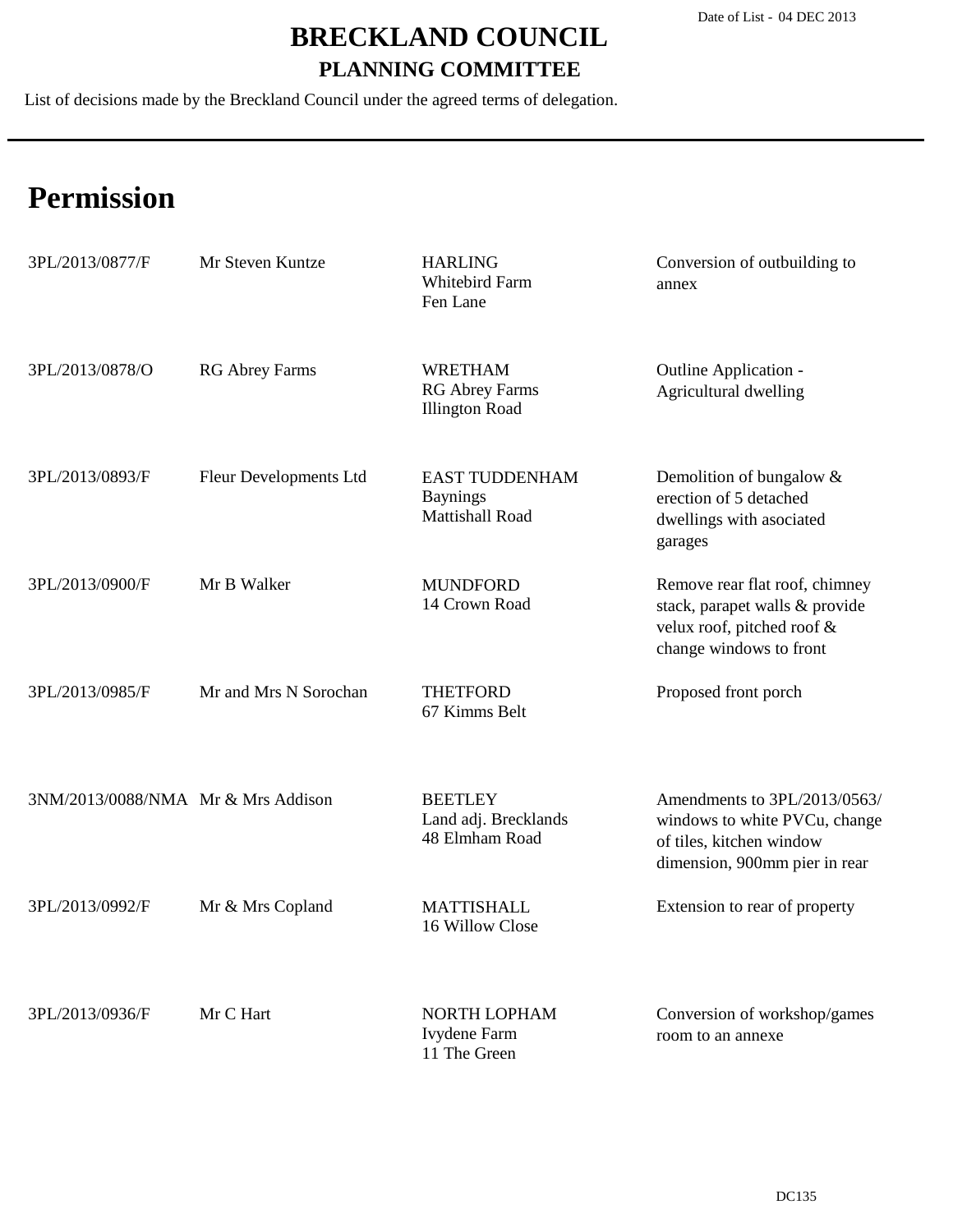List of decisions made by the Breckland Council under the agreed terms of delegation.

| 3PL/2013/0961/F  | Mrs and Mrs Robin Caley   | WHINBURGH/WESTFIELD<br>Greenacres<br>Dereham Road            | Two storey extension                                                                                           |
|------------------|---------------------------|--------------------------------------------------------------|----------------------------------------------------------------------------------------------------------------|
| 3PL/2013/0889/F  | The Fransham Farm Co. Ltd | <b>SWAFFHAM</b><br>Rear of Swans Nest Farm<br>64 Watton Road | Erection of 4 dwellings to be<br>known as Bayfield Way                                                         |
| 3PL/2013/0930/F  | Mr A Fell                 | <b>BRISLEY</b><br>The Cottages<br><b>Fludges Lane</b>        | Erection of two storey<br>extensions & double garages<br>incl dem of existing outbldgs<br>(part retrospective) |
| 3PL/2013/0201/CU | Mr Colin Hales            | <b>GREAT ELLINGHAM</b><br>Archers Lodge<br>36 Long Street    | Change of use of domestic<br>annexe to dwelling                                                                |
| 3PL/2013/0850/F  | Mr & Mrs K & J Harveyson  | <b>BANHAM</b><br>Rosina House<br>Overcross                   | Minor Material Amendment to<br>3PL/2007/1097/F (Alts to<br>entrance doors & provision of<br>new staircase)     |
| 3PL/2013/0875/A  | Superdrugs                | <b>THETFORD</b><br>Superdrug<br>6 King Street                | Replacement of signage with<br>new corporate signage 1<br>internally illuminated fascia<br>$&$ 1 hanging sign  |
| 3PL/2013/0841/F  | <b>Raker Farms</b>        | <b>CROXTON</b><br><b>Watton Road</b>                         | Minor material amendment to<br>3PL/2012/0595/F - change<br>orientation of building                             |
| 3PL/2013/0920/F  | Mr P Walters              | <b>BEETLEY</b><br>Oakwood<br><b>Bracken Avenue</b>           | Single storey side extension<br>to form garage                                                                 |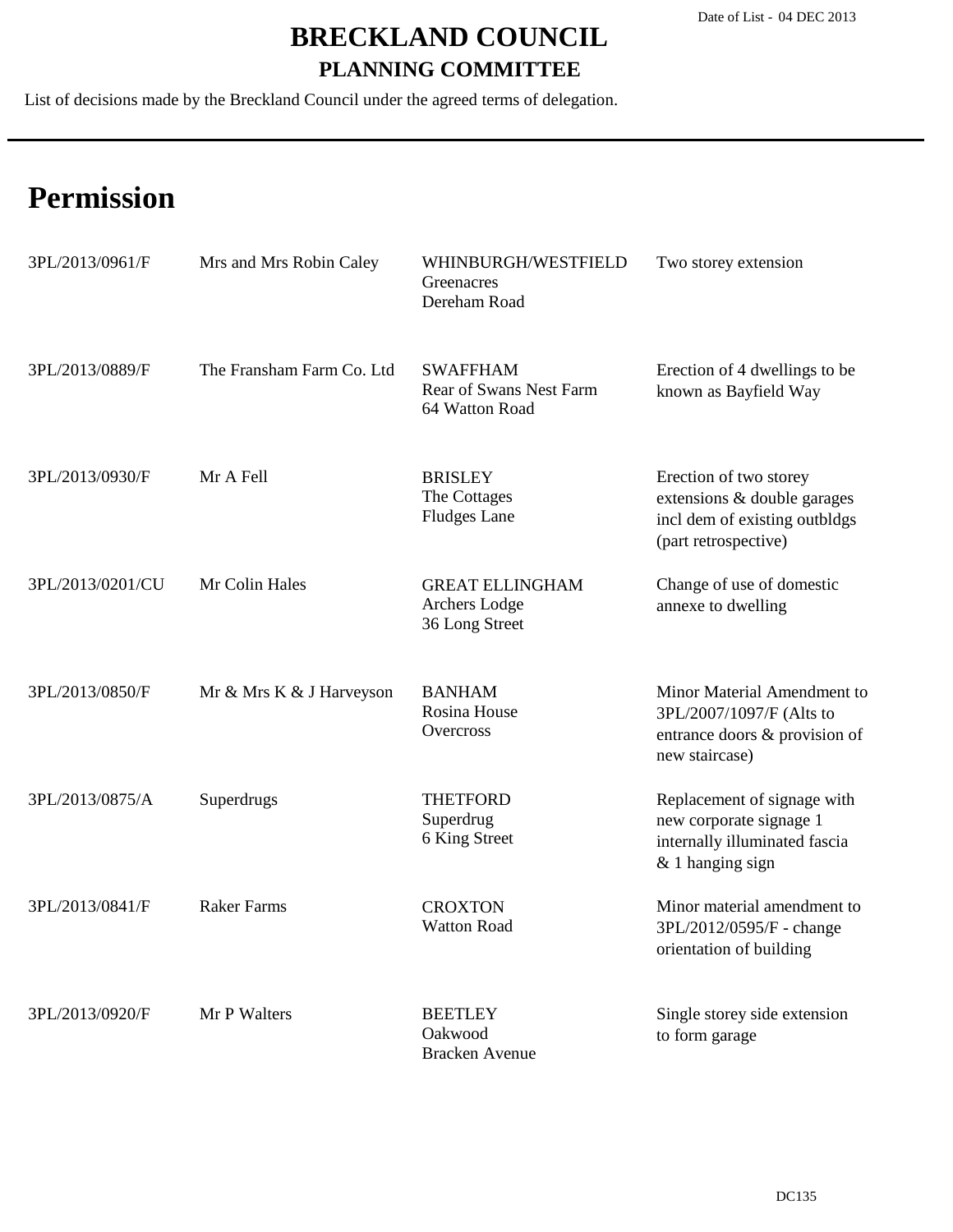List of decisions made by the Breckland Council under the agreed terms of delegation.

| 3PL/2013/0965/F                      | Ms Cathy Frost           | <b>SAHAM TONEY</b><br>140 Hills Road<br>Saham Hills               | Extensions and alterations                                                                                                    |
|--------------------------------------|--------------------------|-------------------------------------------------------------------|-------------------------------------------------------------------------------------------------------------------------------|
| 3PL/2013/0948/F                      | Mr Colin Granger         | <b>SWAFFHAM</b><br>1 King Street                                  | Single storey extension to the<br>side of the property and<br>vehicle access                                                  |
| 3PL/2013/0955/F                      | Mr & Mrs Andrew Pridmore | <b>HOLME HALE</b><br>22 St. Andrews Close                         | Extensions to rear and side of<br>property                                                                                    |
| 3NM/2013/0059/NMA Mr Matthew Newbury |                          | <b>KENNINGHALL</b><br><b>Memorial Hall</b><br><b>School Close</b> | Non-material amendment to<br>3PL/2011/1226/F change in<br>bricks/tiles, black pvc rain<br>water goods/fascia/barge board      |
| 3NM/2013/0060/NMA Mr Matthew Newbury |                          | <b>KENNINGHALL</b><br><b>Memorial Hall</b><br><b>School Close</b> | Non-material amendment to<br>3PL/2008/0206/F plot 4 render<br>to brick, black pvc rainwater<br>goods, change bricks/tiles etc |
| 3PL/2013/0884/LB                     | Mrs J Norton             | <b>SWAFFHAM</b><br><b>Smiths Solicitors</b><br>95 Market Place    | Internal alts to shop $\&$<br>office, alts to extg flat to<br>create 2 flats, insert solar<br>array to flat roof terrace      |
| 3PL/2013/0959/F                      | Mr & Mrs L Macey         | <b>DEREHAM</b><br>10 Paget Adams Drive                            | Single storey extension to<br>side to create family/hobby<br>room & extend drive for<br>additional parking space              |
| 3PL/2013/0984/F                      | <b>B</b> J Higgins       | <b>HOCKERING</b><br>2 Chapel Lane                                 | Change of use to existing<br>dwelling to include holiday<br>let accommodation                                                 |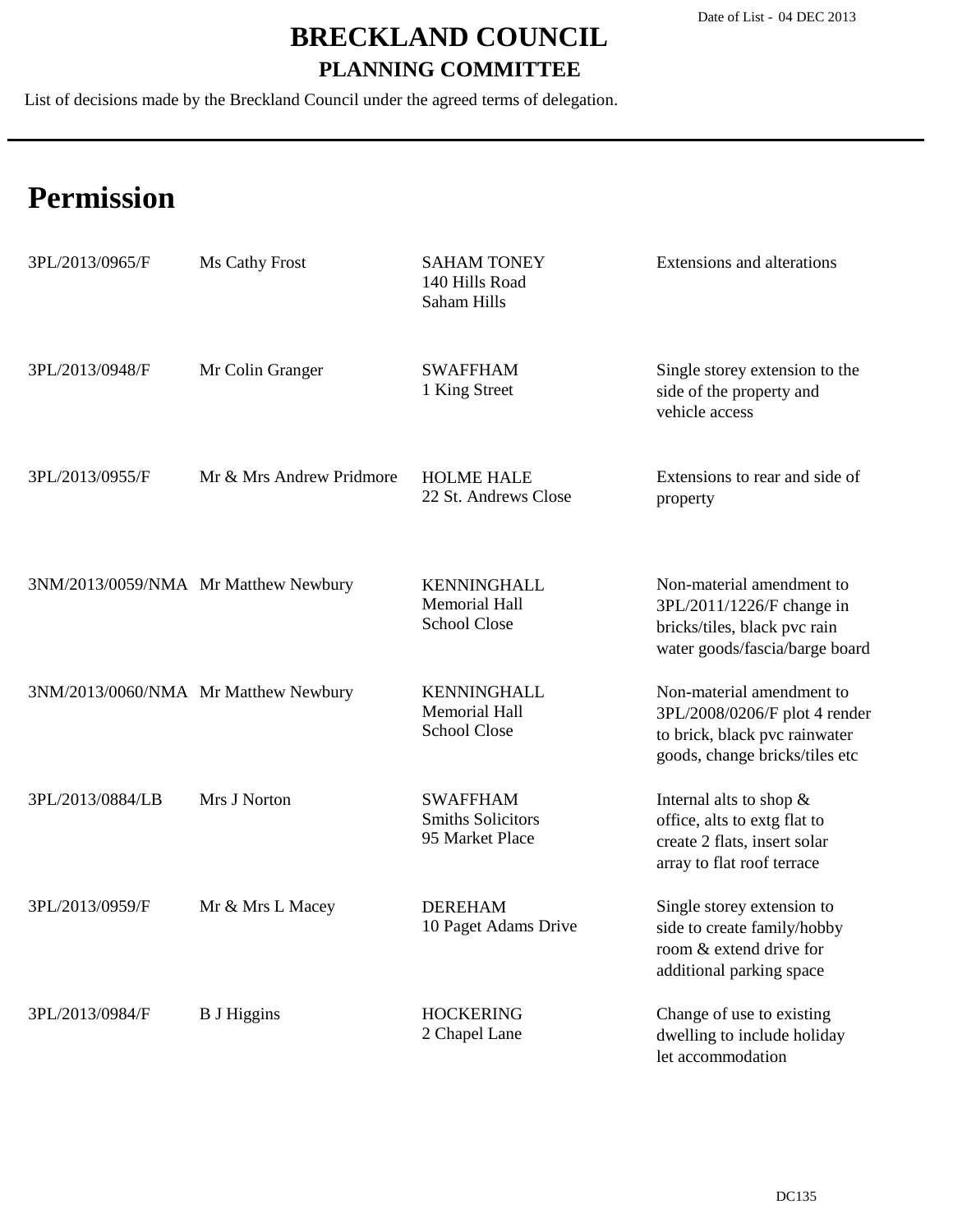List of decisions made by the Breckland Council under the agreed terms of delegation.

| 3PL/2013/0395/O | Norfolk County Council | <b>NECTON</b><br>Former Necton V A Infant<br>School<br>School Road | Erection of four detached two<br>storey, four bedroom dwellings<br>& a pair of semi-detached one<br>bedroom bungalows   |
|-----------------|------------------------|--------------------------------------------------------------------|-------------------------------------------------------------------------------------------------------------------------|
| 3PL/2013/0916/F | Mrs Jane Johns         | <b>CASTON</b><br><b>Abbots Gate</b><br>Northacre                   | Internal alterations to form<br>annex                                                                                   |
| 3PL/2013/0839/F | Mr Craig Jenkins       | <b>HARLING</b><br>50 White Hart Street                             | Render front and side of<br>existing garage, install flue<br>and re roof garage                                         |
| 3PL/2013/0894/F | Mr & Mrs M Elsden      | <b>BAWDESWELL</b><br>4 Saxon Meadows                               | Two new dwellings with garages                                                                                          |
| 3PL/2013/0860/F | Rev Michael Richardson | <b>BANHAM</b><br>Rectory Farm Barn<br>Church Lane                  | Installation of air source<br>heat pump with compressor<br>housing (retrospective)                                      |
| 3PL/2013/0994/F | Mr R Williams          | <b>BEACHAMWELL</b><br>7 Chestnut Walk                              | Extension to dwelling $&$<br>demolish existing garage                                                                   |
| 3PL/2013/0913/F | Abel Homes Ltd         | <b>SHIPDHAM</b><br>Land off Church Close                           | Substitution of house types to<br>plots 1 and 2 as an amendment<br>to 3PL/2010/0732/F                                   |
| 3PL/2013/0931/F | Mr & Mrs D Goldsby     | <b>COLKIRK</b><br>1 Fairview Drive                                 | Two storey side extensions $\&$<br>porch, demolish flat roof<br>garage & erect detached double<br>garage & new driveway |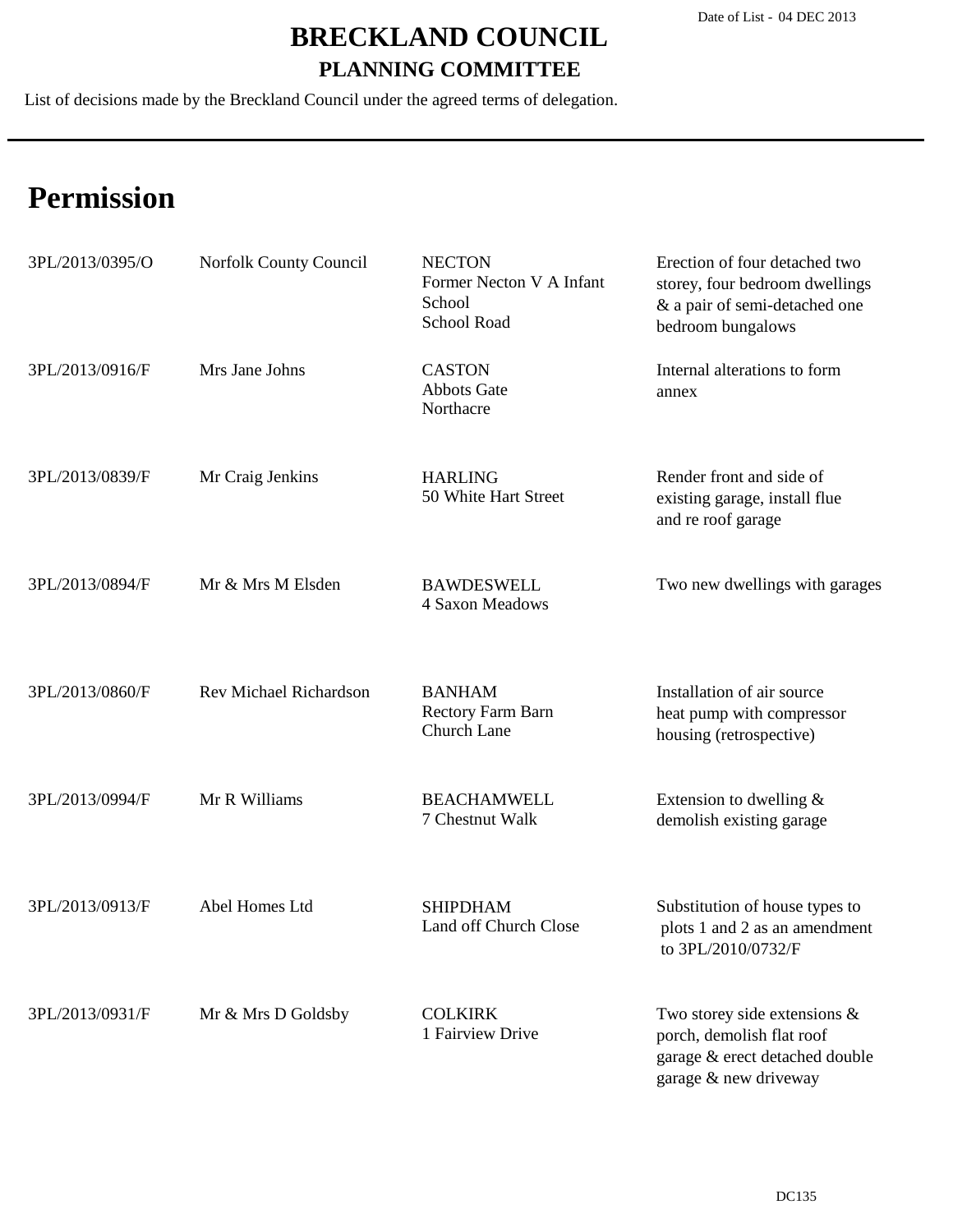List of decisions made by the Breckland Council under the agreed terms of delegation.

| 3PL/2013/0917/F   | Mr Colin Webster          | <b>ATTLEBOROUGH</b><br>Entrance to lakes<br><b>Adjoining Westward Care</b><br>Homes | New access road                                                                                                          |
|-------------------|---------------------------|-------------------------------------------------------------------------------------|--------------------------------------------------------------------------------------------------------------------------|
| 3DC/2013/0123/DOC | <b>Mellor Metals</b>      | <b>GREAT ELLINGHAM</b><br>58 Long Street                                            | Discharge of conditions $3 & 8$<br>on 3PL/2013/0113/F                                                                    |
| 3PL/2013/0899/F   | Mr Darren Keeling         | <b>ATTLEBOROUGH</b><br>106 Hargham Road                                             | Erect a single storey sun room<br>to rear                                                                                |
| 3PL/2013/0927/F   | Mr & Mrs Ward             | <b>BRIDGHAM</b><br>90 The Street                                                    | Demolish conservatory, erect 2<br>storey rear & single storey<br>side extensions & create loft<br>rooms, dormer to rear  |
| 3PL/2013/0968/F   | Mrs Julie Redshaw-Anthony | <b>ICKBURGH</b><br>Forest Lodge<br>High Ash                                         | Construction of a<br>detached garage/garden<br>store                                                                     |
| 3PL/2013/0868/F   | Waitrose Ltd              | <b>SWAFFHAM</b><br>Waitrose Ltd<br>Green Way                                        | Extension to cafe & 2 covered<br>trolley bays                                                                            |
| 3PL/2013/0883/F   | Mrs J Norton              | <b>SWAFFHAM</b><br><b>Smiths Solicitors</b><br>95 Market Place                      | Internal alts to shop $\&$<br>office, alts to extg flat to<br>create 2 flats, insert solar<br>array to flat roof terrace |
| 3PL/2013/0871/F   | Mr A Mexome               | <b>GARBOLDISHAM</b><br>Former Granary Site<br><b>Manor Farm</b>                     | Minor Material Amendment to<br>3PL/2007/1295/F - Redesign of<br>unit no.3                                                |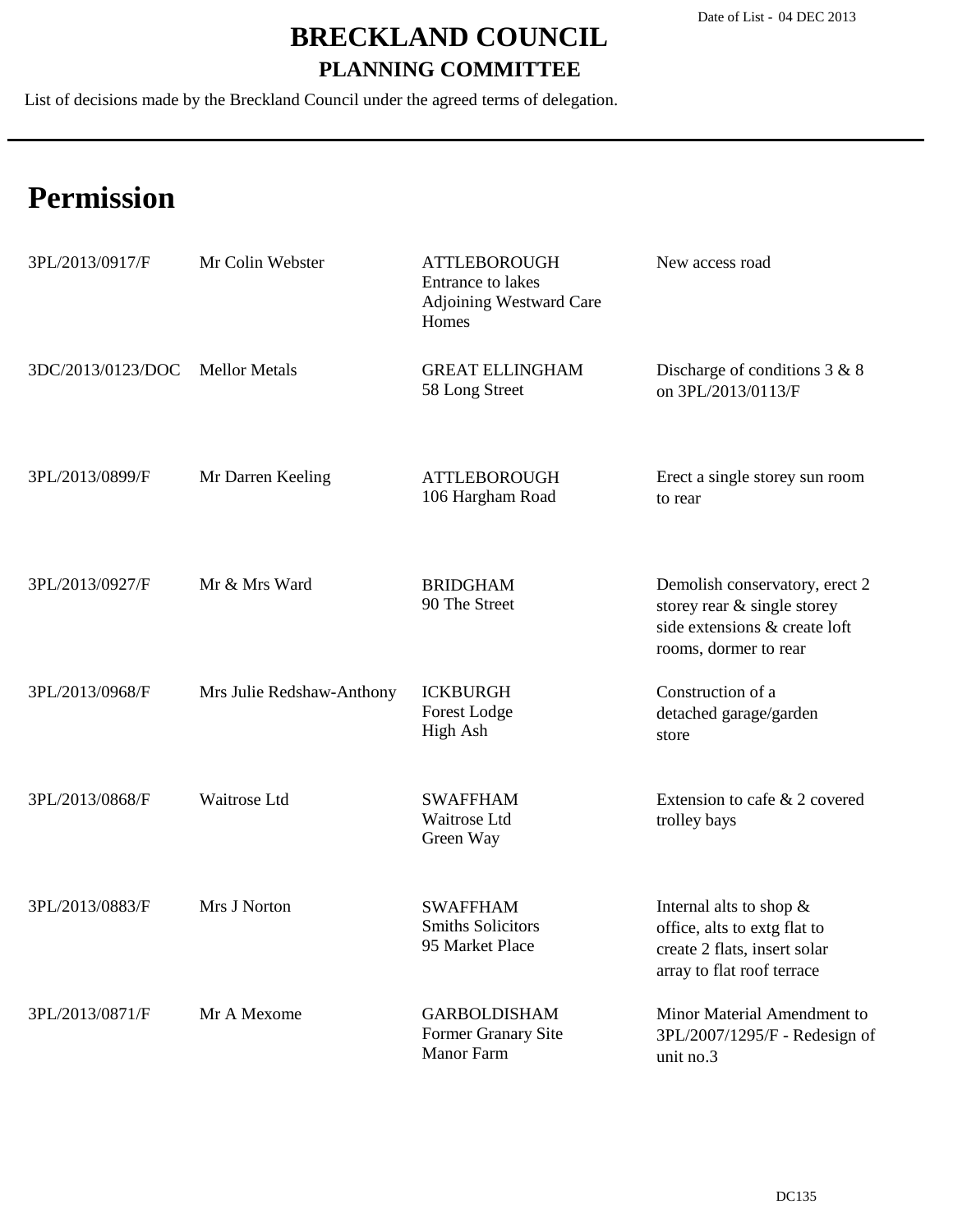List of decisions made by the Breckland Council under the agreed terms of delegation.

# **Permission**

| 3PL/2013/0980/F  | Mr J Gregson        | <b>TITTLESHALL</b><br>47 Fakenham Road                          | Erection of greenhouse $\&$<br>single bay cartshed/workshop                                                           |
|------------------|---------------------|-----------------------------------------------------------------|-----------------------------------------------------------------------------------------------------------------------|
| <b>Refusal</b>   |                     |                                                                 |                                                                                                                       |
| 3PL/2013/0870/F  | Mr Anthony Cheetham | <b>YAXHAM</b><br><b>Gadwall Farm</b><br>Spring Lane             | Convert redundant agricultural<br>building to 2 holiday cottages<br>for short term lettings $& 11$<br>month occupancy |
| 3PL/2013/0918/LU | Preva Produce       | <b>SNETTERTON</b><br>Preva Produce<br>Unit 3                    | Installation of solar panels<br>on roof (Certificate of<br>Lawfulness)                                                |
| 3PL/2013/0898/EU | Ms M A Cook         | <b>MATTISHALL</b><br>The Paddocks<br>Mill Road                  | Retention of mobile home<br>(certificate of lawfulness)                                                               |
| 3PL/2013/0926/F  | Mr & Mrs L Ferry    | <b>WEASENHAM ST.PETER</b><br>The Old Butchers Shop<br>The Green | 12 solar PV panels on<br>roof                                                                                         |
| 3PL/2013/0817/F  | Mr Ian Rea          | <b>MATTISHALL</b><br>34-36 Dereham Road                         | Conversion of two barns with<br>single storey link to form<br>single dwelling                                         |

## **TPO Work Consent**

| TRE/2013/0125/TPO | Mrs Susan Hunter | LITTLE ELLINGHAM | Sycamore (T1) Reduce height to |
|-------------------|------------------|------------------|--------------------------------|
|                   |                  | Treetops         | approx 18m                     |
|                   |                  | 3 The Green      |                                |